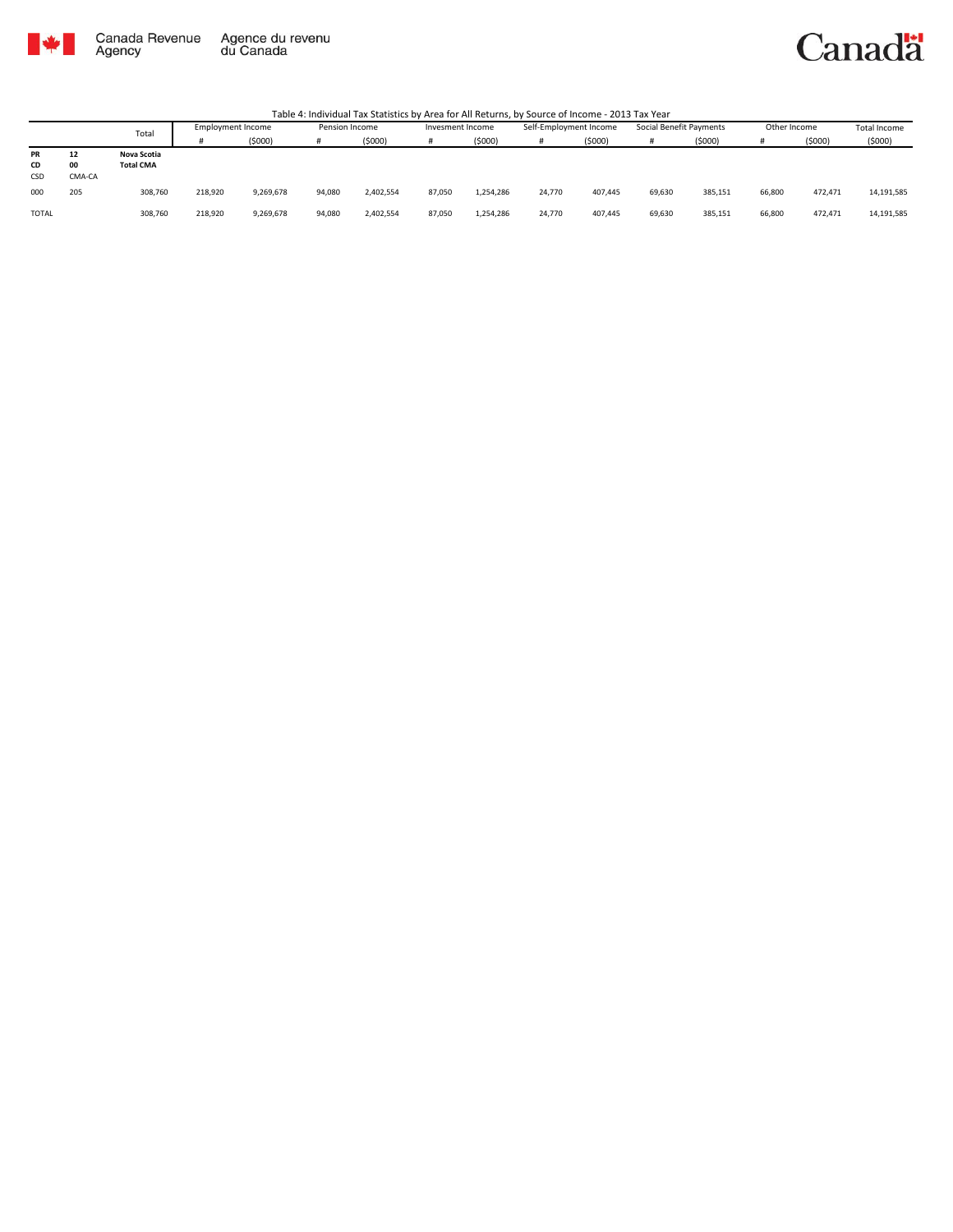

|              |        | Total           | <b>Employment Income</b> |           | Pension Income |           | Invesment Income |         | Self-Employment Income |         | Social Benefit Payments |         | Other Income |         | <b>Total Income</b> |
|--------------|--------|-----------------|--------------------------|-----------|----------------|-----------|------------------|---------|------------------------|---------|-------------------------|---------|--------------|---------|---------------------|
|              |        |                 |                          | (5000)    | #              | (\$000)   |                  | (5000)  | #                      | (5000)  |                         | (5000)  |              | (5000)  | (5000)              |
| PR           | 12     | Nova Scotia     |                          |           |                |           |                  |         |                        |         |                         |         |              |         |                     |
| CD           | 00     | <b>Total CA</b> |                          |           |                |           |                  |         |                        |         |                         |         |              |         |                     |
| CSD          | CMA-CA |                 |                          |           |                |           |                  |         |                        |         |                         |         |              |         |                     |
| 000          | 210    | 21,030          | 13,410                   | 438.714   | 7,790          | 164,541   | 5.690            | 74.359  | 1,930                  | 22.930  | 6,590                   | 37,494  | 4.210        | 25,722  | 763,759             |
| 000          | 215    | 36,750          | 24.020                   | 817,813   | 13.440         | 282,021   | 9,240            | 92,689  | 2,910                  | 38.268  | 11,660                  | 66,209  | 6,590        | 38,881  | 1,335,881           |
| 000          | 220    | 28.770          | 18,840                   | 662.587   | 11,180         | 233.987   | 6.850            | 72.989  | 1,710                  | 17.988  | 10,310                  | 64.284  | 5.520        | 35,034  | 1,086,869           |
| 000          | 225    | 83,380          | 51,100                   | 1,722,789 | 33,710         | 658,554   | 15,960           | 113,710 | 3,380                  | 59,344  | 36,950                  | 272,517 | 12,750       | 83,443  | 2,910,356           |
|              |        |                 |                          |           |                |           |                  |         |                        |         |                         |         |              |         |                     |
| <b>TOTAL</b> |        | 169,930         | 107,360                  | 3.641.902 | 66,120         | 1,339,102 | 37,730           | 353,746 | 9,920                  | 138,531 | 65,510                  | 440,503 | 29.060       | 183,080 | 6,096,864           |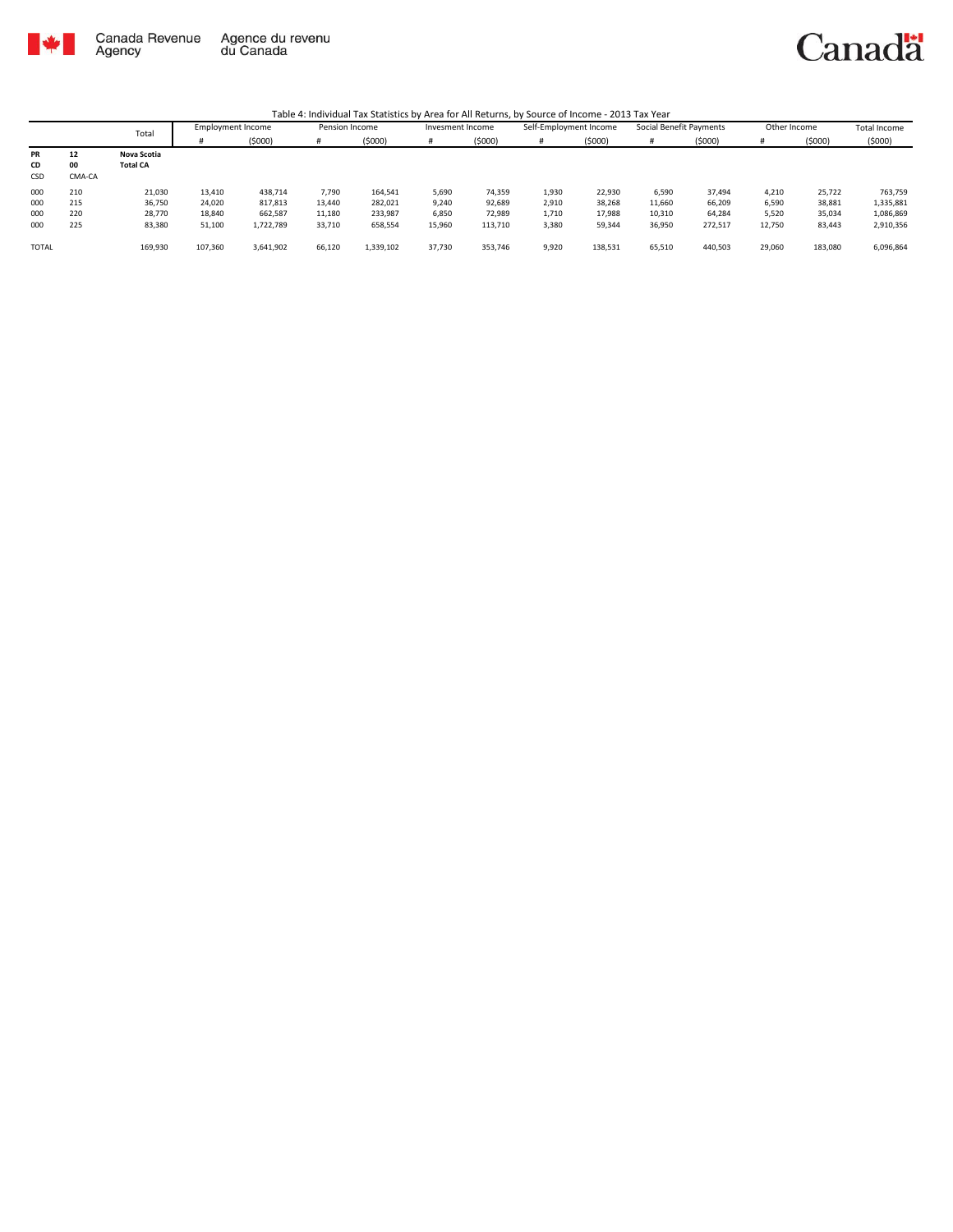

|              |        | Total       | <b>Employment Income</b> |         | Pension Income |        | Invesment Income |        | Self-Employment Income |        | Social Benefit Payments |        | Other Income |        | Total Income |
|--------------|--------|-------------|--------------------------|---------|----------------|--------|------------------|--------|------------------------|--------|-------------------------|--------|--------------|--------|--------------|
|              |        |             |                          | (5000)  | -#             | (5000) |                  | (5000) | #                      | (5000) |                         | (5000) |              | (5000) | (5000)       |
| PR           | 12     | Nova Scotia |                          |         |                |        |                  |        |                        |        |                         |        |              |        |              |
| CD           | 01     | Shelburne   |                          |         |                |        |                  |        |                        |        |                         |        |              |        |              |
| CSD          | CMA-CA |             |                          |         |                |        |                  |        |                        |        |                         |        |              |        |              |
| 001          | 998    | 5,850       | 3,730                    | 102.466 | 2,060          | 30,243 | 1,210            | 11,023 | 850                    | 13,106 | 3,240                   | 26,420 | 780          | 4,532  | 187,790      |
| 004          | 998    | 700         | 460                      | 12,652  | 230            | 3,150  | 130              | 1,211  | 120                    | 2,209  | 440                     | 3,752  | 80           | 426    | 23,399       |
| 006          | 998    | 3,740       | 2,110                    | 59,825  | 1,580          | 28,697 | 830              | 7,173  | 480                    | 6,757  | 1,790                   | 12,913 | 620          | 3,608  | 118,974      |
| 008          | 998    | 1,380       | 760                      | 22,809  | 590            | 10,676 | 320              | 3,974  | 190                    | 2,550  | 630                     | 4,211  | 230          | 1,354  | 45,573       |
| 009          | 998    | 490         | 290                      | 7,261   | 220            | 3,295  | 100              | 510    | 60                     | 680    | 290                     | 2,208  | 50           | 331    | 14,285       |
|              |        |             |                          |         |                |        |                  |        |                        |        |                         |        |              |        |              |
| <b>TOTAL</b> |        | 12,150      | 7,350                    | 205,013 | 4,690          | 76,061 | 2,580            | 23,890 | 1,700                  | 25,302 | 6,380                   | 49,504 | 1,770        | 10,251 | 390,022      |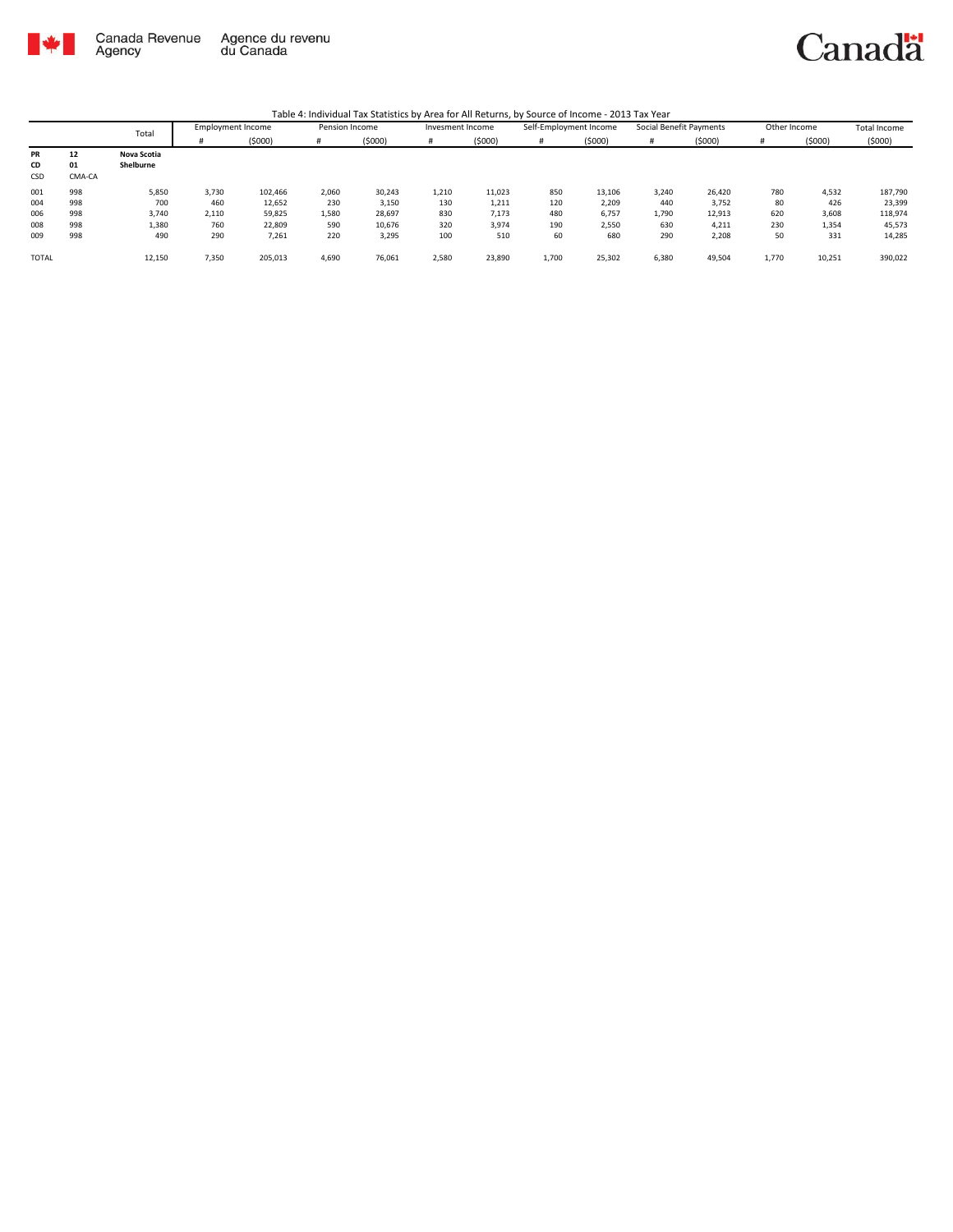

# Canadä

|              |        | Total       | <b>Employment Income</b> |         | Pension Income |         | Invesment Income |        | Self-Employment Income |        | Social Benefit Payments |        | Other Income |        | Total Income |
|--------------|--------|-------------|--------------------------|---------|----------------|---------|------------------|--------|------------------------|--------|-------------------------|--------|--------------|--------|--------------|
|              |        |             |                          | (\$000) | #              | (5000)  |                  | (5000) | #                      | (5000) |                         | (5000) |              | (5000) | (5000)       |
| PR           | 12     | Nova Scotia |                          |         |                |         |                  |        |                        |        |                         |        |              |        |              |
| CD           | 02     | Yarmouth    |                          |         |                |         |                  |        |                        |        |                         |        |              |        |              |
| CSD          | CMA-CA |             |                          |         |                |         |                  |        |                        |        |                         |        |              |        |              |
| 001          | 998    | 6,800       | 4,510                    | 132,524 | 2,590          | 42,648  | 2,080            | 19,167 | 820                    | 11,803 | 3,160                   | 22,024 | 1,200        | 6,071  | 234,238      |
| 004          | 998    | 8,100       | 5,260                    | 161,586 | 3.040          | 52,998  | 1,880            | 20,280 | 830                    | 10,623 | 3,190                   | 20,947 | 1,280        | 8,651  | 275,084      |
| 006          | 998    | 5,550       | 3,220                    | 90,092  | 2,220          | 39,239  | 1,190            | 15,387 | 370                    | 7,733  | 2,410                   | 15,410 | 830          | 4,609  | 172,470      |
| 040          | 999    | 100         | 70                       | 1,192   | 30             | 228     |                  |        |                        |        | 50                      | 333    |              |        | 2,015        |
|              |        |             |                          |         |                |         |                  |        |                        |        |                         |        |              |        |              |
| <b>TOTAL</b> |        | 20,550      | 13,050                   | 385,394 | 7,880          | 135,113 | 5,150            | 54,833 | 2,020                  | 30,160 | 8,810                   | 58,714 | 3,310        | 19,331 | 683,808      |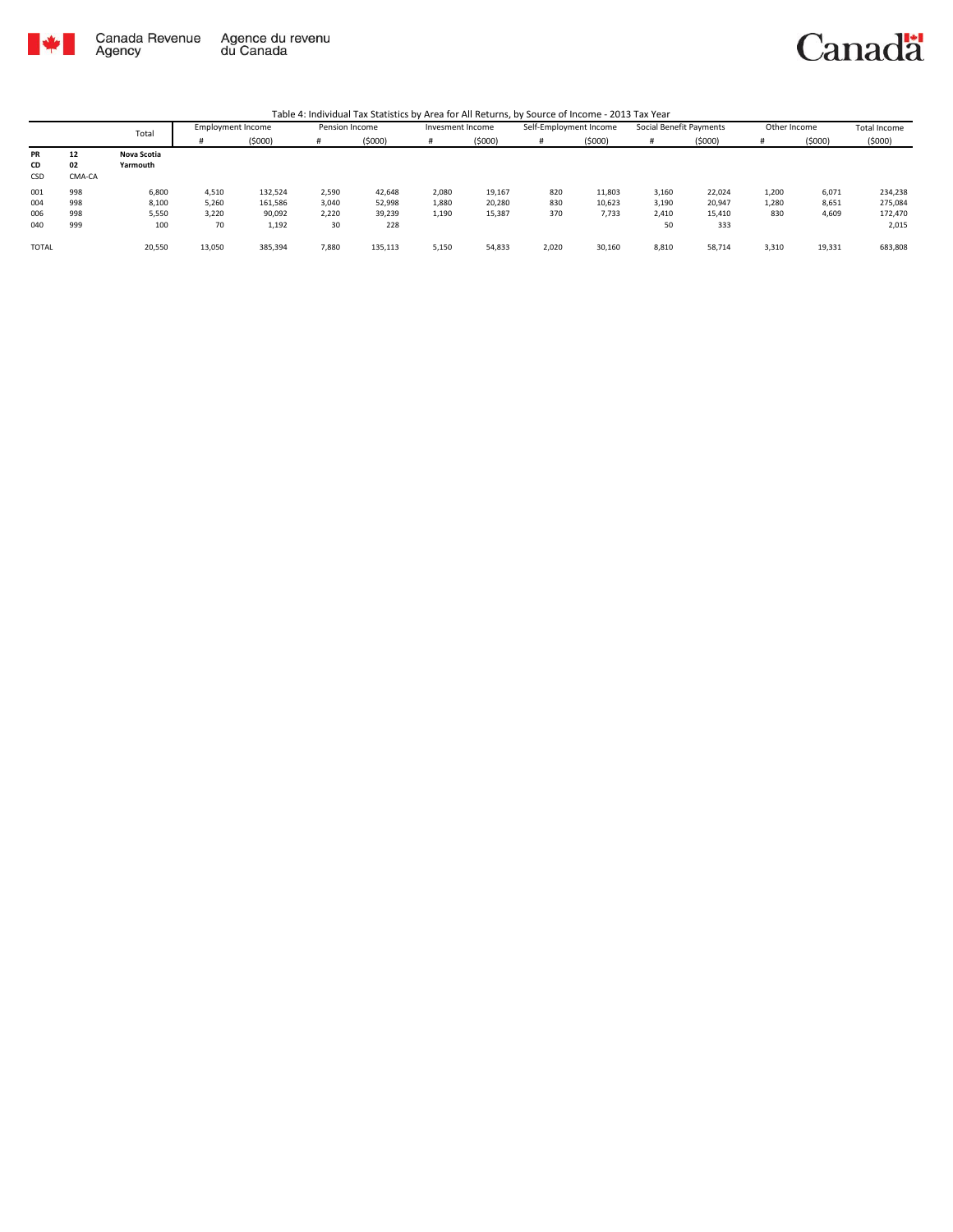

## Canadä

|              |        | Total       | <b>Employment Income</b> |         | Pension Income |         | Invesment Income |        | Self-Employment Income |        | Social Benefit Payments |        | Other Income |        | <b>Total Income</b> |
|--------------|--------|-------------|--------------------------|---------|----------------|---------|------------------|--------|------------------------|--------|-------------------------|--------|--------------|--------|---------------------|
|              |        |             |                          | (5000)  |                | (5000)  |                  | (5000) | #                      | (5000) |                         | (5000) |              | (5000) | (5000)              |
| PR           | 12     | Nova Scotia |                          |         |                |         |                  |        |                        |        |                         |        |              |        |                     |
| CD           | 03     | Digby       |                          |         |                |         |                  |        |                        |        |                         |        |              |        |                     |
| CSD          | CMA-CA |             |                          |         |                |         |                  |        |                        |        |                         |        |              |        |                     |
| 001          | 998    | 7,180       | 4,380                    | 135,370 | 3,060          | 53,316  | 1,940            | 14,713 | 720                    | 7,018  | 3,270                   | 20,612 | 1,110        | 5,886  | 236,914             |
| 004          | 998    | 6,070       | 3,570                    | 91,304  | 2,610          | 45,415  | 1,260            | 11,108 | 710                    | 8,083  | 2,780                   | 18,896 | 860          | 6,293  | 181,099             |
| 006          | 998    | 1,830       | 1,110                    | 34,562  | 730            | 12,203  | 380              | 5,509  | 170                    | 1,739  | 800                     | 5,144  | 250          | 1,497  | 60,654              |
| 009          | 999    | 70          | 50                       | 985     | 20             | 347     | 10               | 13     | 20                     | 108    | 40                      | 214    |              |        | 1,667               |
| <b>TOTAL</b> |        | 15,160      | 9,110                    | 262,221 | 6,420          | 111,281 | 3,590            | 31,343 | 1,610                  | 16,949 | 6,890                   | 44,865 | 2,220        | 13,675 | 480,376             |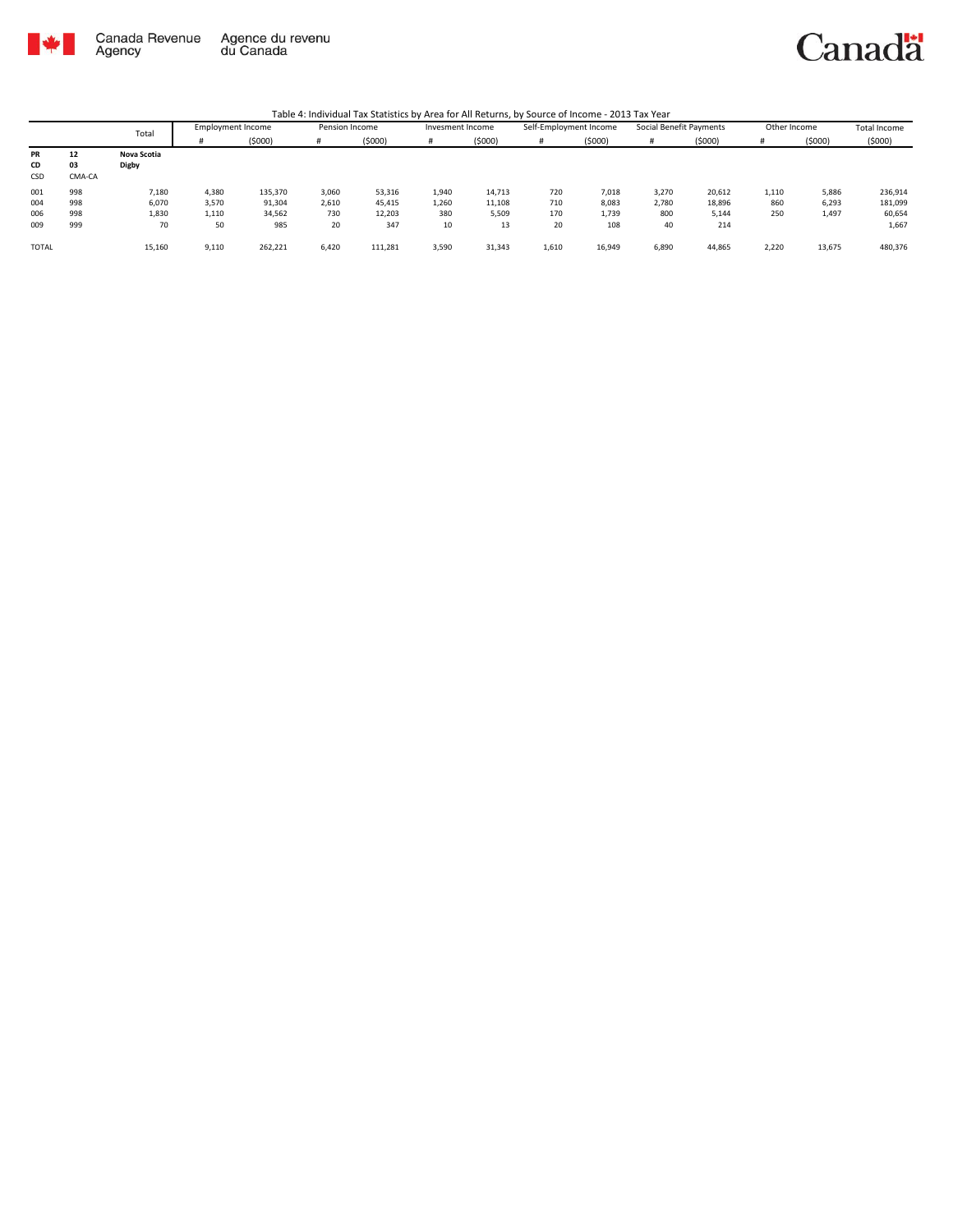

#### Canadä

|              |        | Total       | Employment Income |         | Pension Income |        | Invesment Income |        | Self-Employment Income |        | Social Benefit Payments |        | Other Income |        | Total Income |
|--------------|--------|-------------|-------------------|---------|----------------|--------|------------------|--------|------------------------|--------|-------------------------|--------|--------------|--------|--------------|
|              |        |             |                   | (5000)  | #              | (5000) |                  | (5000) |                        | (5000) | #                       | (5000) |              | (5000) | (5000)       |
| PR           | 12     | Nova Scotia |                   |         |                |        |                  |        |                        |        |                         |        |              |        |              |
| CD           | 04     | Queens      |                   |         |                |        |                  |        |                        |        |                         |        |              |        |              |
| CSD          | CMA-CA |             |                   |         |                |        |                  |        |                        |        |                         |        |              |        |              |
| 010          | 998    | 9,170       | 4,890             | 135,913 | 4,210          | 89,086 | 2.200            | 19,852 | 920                    | 10,403 | 3,710                   | 23,543 | 1.740        | 12,366 | 291,164      |
| 015          | 999    | 20          | 10                | 444     | 10             | 218    |                  |        |                        |        |                         |        |              |        | 748          |
| <b>TOTAL</b> |        | 9,190       | 4,900             | 136,357 | 4,220          | 89,304 | 2.200            | 19,852 | 920                    | 10,403 | 3,710                   | 23,543 | 1.740        | 12,366 | 291,913      |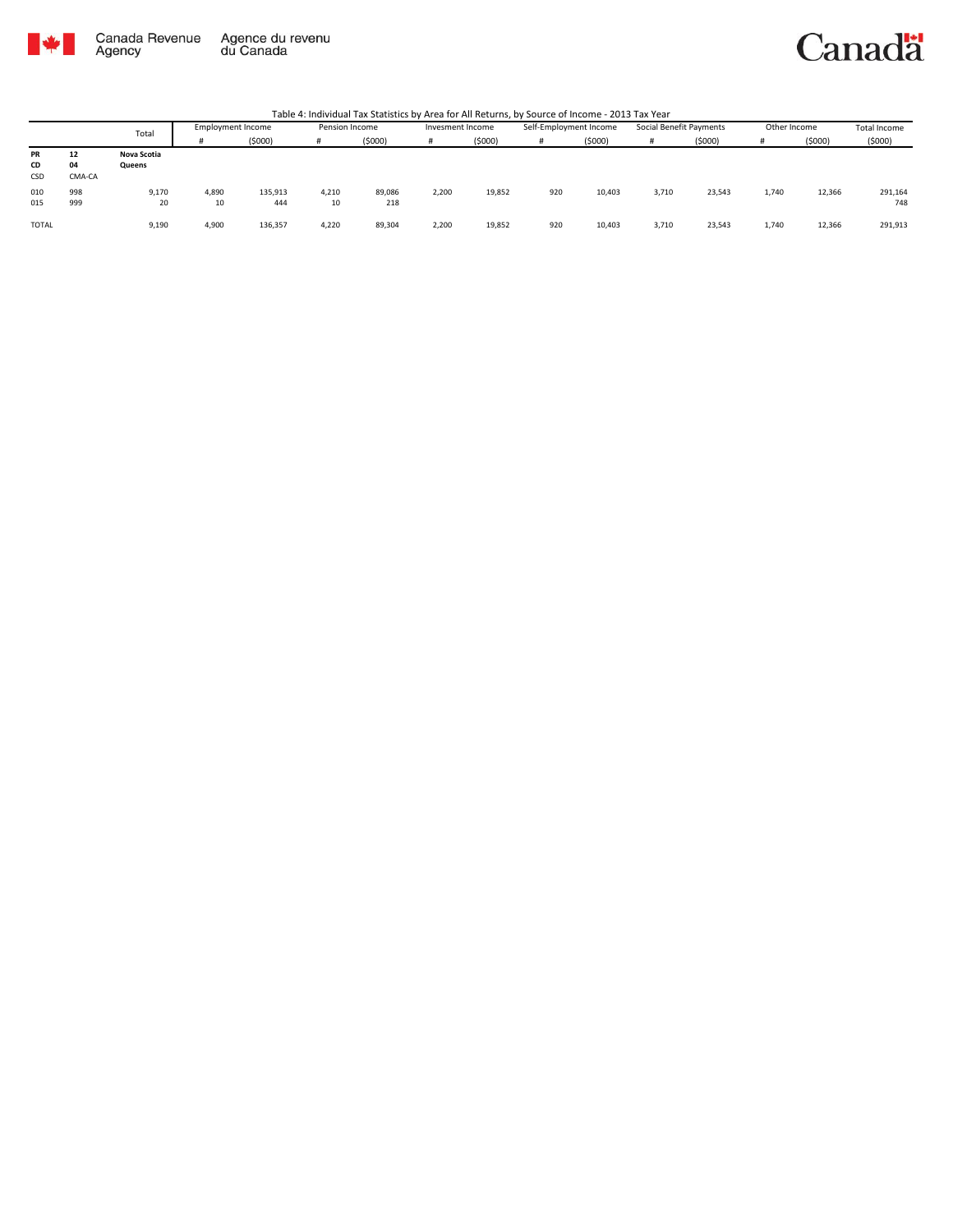

|              |        | Total       | <b>Employment Income</b> |         | Pension Income |         | Invesment Income |        | Self-Employment Income |        | Social Benefit Payments |        | Other Income |        | <b>Total Income</b> |
|--------------|--------|-------------|--------------------------|---------|----------------|---------|------------------|--------|------------------------|--------|-------------------------|--------|--------------|--------|---------------------|
|              |        |             | #                        | (5000)  | #              | (5000)  | #                | (5000) | #                      | (5000) | #                       | (5000) | #            | (5000) | (5000)              |
| <b>PR</b>    | 12     | Nova Scotia |                          |         |                |         |                  |        |                        |        |                         |        |              |        |                     |
| CD           | 05     | Annapolis   |                          |         |                |         |                  |        |                        |        |                         |        |              |        |                     |
| CSD          | CMA-CA |             |                          |         |                |         |                  |        |                        |        |                         |        |              |        |                     |
| 001          | 997    | 2,330       | 1,400                    | 43,698  | 1,020          | 22,470  | 560              | 3,723  | 210                    | 2,640  | 810                     | 4,803  | 460          | 3,044  | 80,377              |
| 004          | 998    | 4,980       | 2,600                    | 65,378  | 2,440          | 49,454  | 1,320            | 10,399 | 640                    | 6,899  | 1,940                   | 11,756 | 860          | 4,991  | 148,877             |
| 008          | 998    | 490         | 240                      | 5,806   | 260            | 5,461   | 180              | 1,794  | 70                     | 734    | 200                     | 1,145  | 100          | 632    | 15,572              |
| 009          | 998    | 3,020       | 1,720                    | 48,593  | 1,380          | 26,472  | 720              | 5,956  | 350                    | 2,959  | 1,100                   | 5,945  | 480          | 3,423  | 93,350              |
| 012          | 998    | 760         | 430                      | 12,132  | 330            | 6,549   | 180              | 1,451  | 90                     | 402    | 270                     | 1,375  | 140          | 869    | 22,778              |
| 014          | 998    | 4,180       | 2,470                    | 77,899  | 1,800          | 40,512  | 1,050            | 6,727  | 330                    | 3,156  | 1,400                   | 7,879  | 840          | 6,004  | 142,176             |
| 016          | 997    | 1,460       | 820                      | 26,402  | 670            | 14,730  | 410              | 2,924  | 130                    | 1,040  | 490                     | 2,761  | 300          | 1,580  | 49,438              |
| <b>TOTAL</b> |        | 17,230      | 9,680                    | 279,907 | 7,900          | 165,649 | 4,410            | 32,974 | 1,820                  | 17,830 | 6,210                   | 35,664 | 3,160        | 20,544 | 552,567             |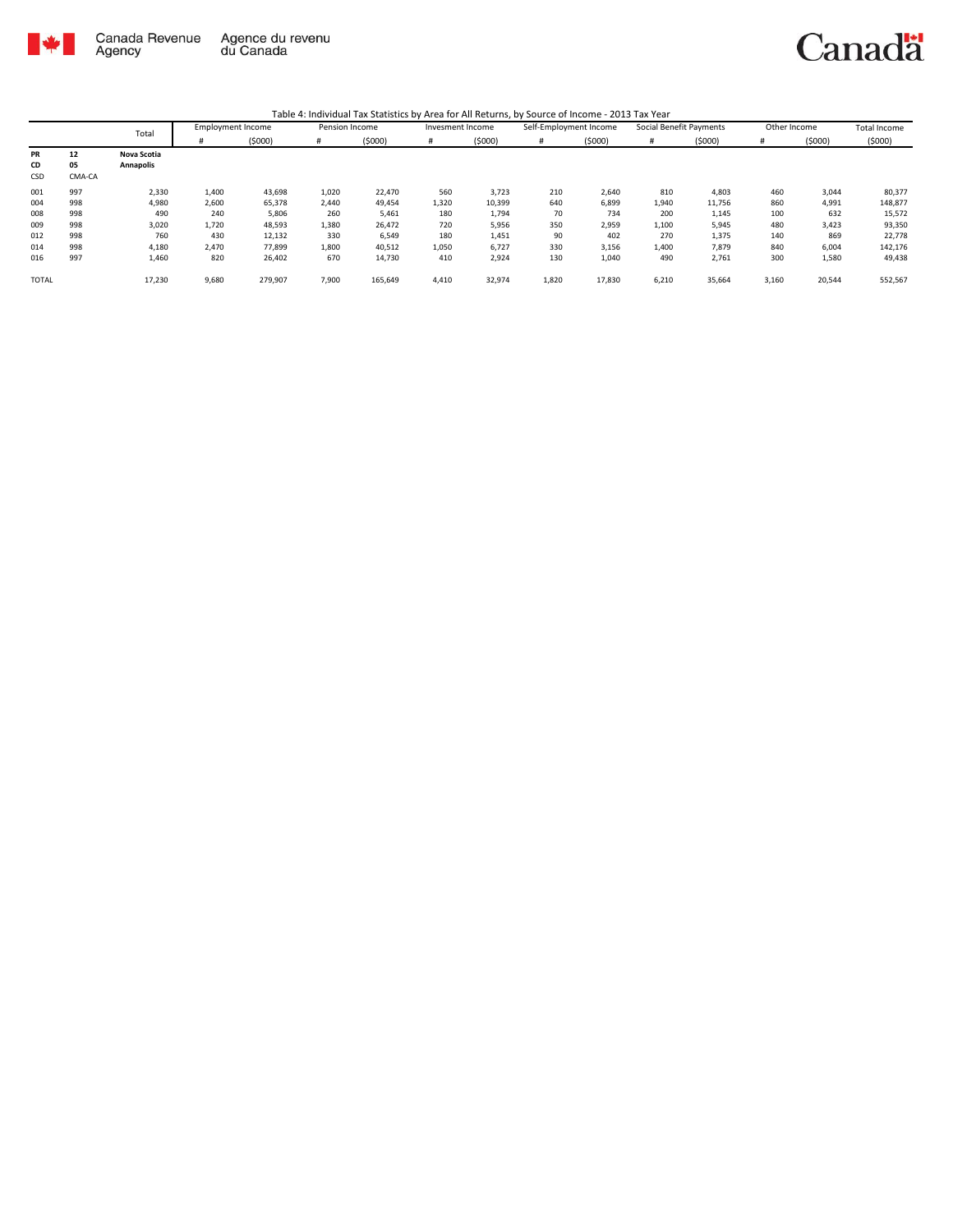

|              |        | Total       | <b>Employment Income</b> |         | Pension Income |         | Invesment Income |         | Self-Employment Income |        | Social Benefit Payments |        | Other Income |        | <b>Total Income</b> |
|--------------|--------|-------------|--------------------------|---------|----------------|---------|------------------|---------|------------------------|--------|-------------------------|--------|--------------|--------|---------------------|
|              |        |             |                          | (5000)  | #              | (5000)  |                  | (5000)  | #                      | (5000) |                         | (5000) | #            | (5000) | (5000)              |
| PR           | 12     | Nova Scotia |                          |         |                |         |                  |         |                        |        |                         |        |              |        |                     |
| CD           | 06     | Lunenburg   |                          |         |                |         |                  |         |                        |        |                         |        |              |        |                     |
| CSD          | CMA-CA |             |                          |         |                |         |                  |         |                        |        |                         |        |              |        |                     |
| 001          | 998    | 20,900      | 12,660                   | 421,742 | 8,790          | 176,796 | 6,660            | 57,928  | 2,300                  | 22,829 | 7,120                   | 42,276 | 4,380        | 25,470 | 747,041             |
| 004          | 998    | 7,170       | 4,240                    | 136,642 | 3,210          | 70,122  | 2,190            | 21,265  | 490                    | 6,208  | 2,340                   | 13,366 | 1,500        | 9,542  | 257,145             |
| 006          | 997    | 1,950       | 1,120                    | 36,691  | 840            | 17,437  | 730              | 7,066   | 230                    | 3,067  | 660                     | 3,798  | 470          | 3,225  | 71,284              |
| 008          | 998    | 780         | 440                      | 13,645  | 360            | 8,643   | 270              | 2,603   | 100                    | 1,632  | 250                     | 1,447  | 180          | 994    | 28,964              |
| 009          | 997    | 8,780       | 5,030                    | 167,581 | 3,850          | 83,192  | 2,840            | 34,526  | 1,020                  | 11,533 | 3,070                   | 18,461 | 1,860        | 16,743 | 332,035             |
| 011          | 999    | 50          | 30                       | 1,031   | 20             | 472     | 10               | 380     |                        |        | 20                      | 134    | 10           | 130    | 2,147               |
| 014          | 999    | 30          | 20                       | 450     | 10             | 225     |                  |         |                        |        | 10                      | 82     |              |        | 799                 |
| <b>TOTAL</b> |        | 39,660      | 23,530                   | 777,782 | 17,090         | 356,886 | 12,700           | 123,767 | 4,150                  | 45,332 | 13,470                  | 79,564 | 8,390        | 56,105 | 1,439,477           |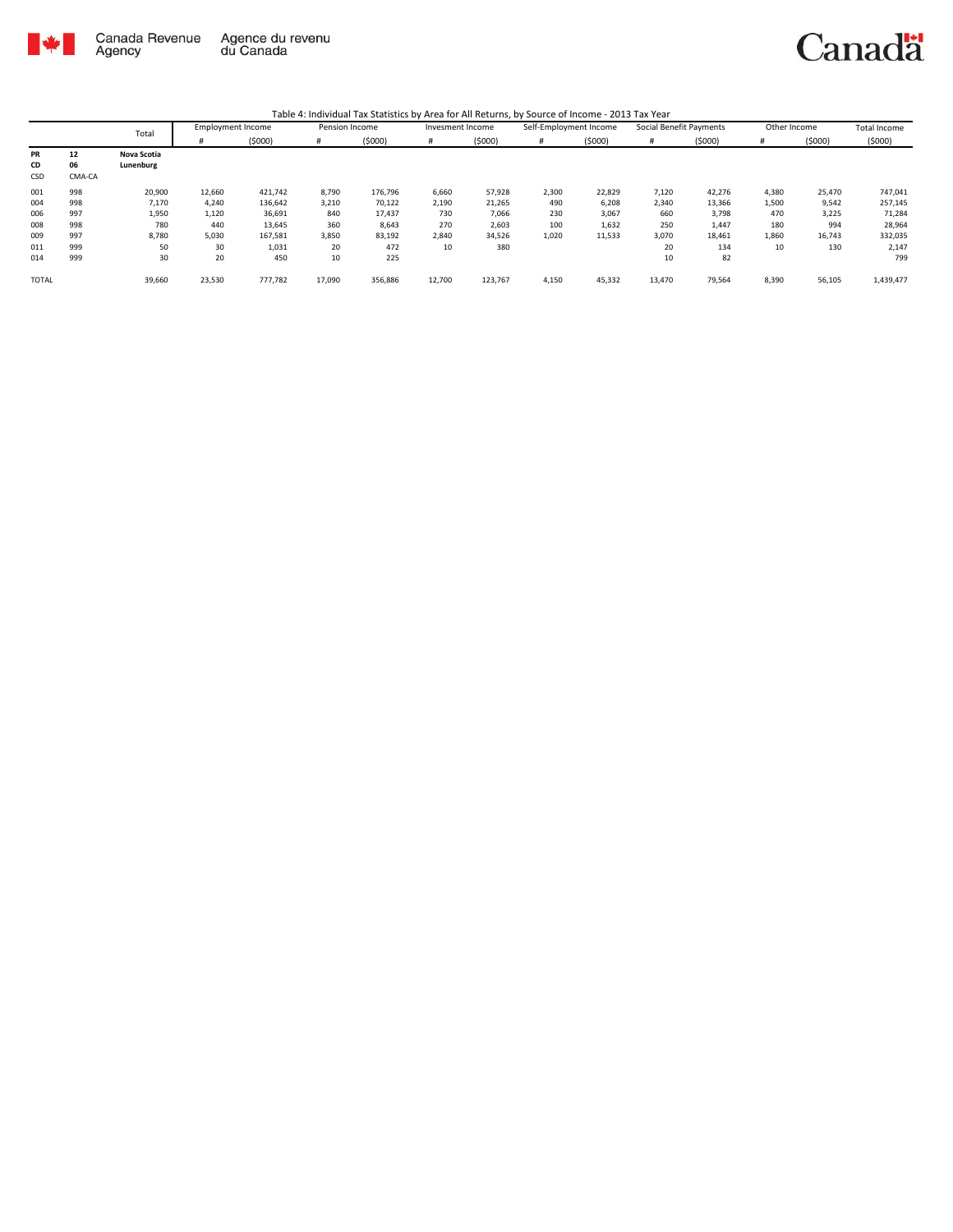

|              |        | Total       | <b>Employment Income</b> |         | Pension Income |         | Invesment Income |        | Self-Employment Income |        | Social Benefit Payments |        | Other Income |        | <b>Total Income</b> |
|--------------|--------|-------------|--------------------------|---------|----------------|---------|------------------|--------|------------------------|--------|-------------------------|--------|--------------|--------|---------------------|
|              |        |             |                          | (5000)  | #              | (5000)  | #                | (5000) | #                      | (5000) | #                       | (5000) | #            | (5000) | (5000)              |
| <b>PR</b>    | 12     | Nova Scotia |                          |         |                |         |                  |        |                        |        |                         |        |              |        |                     |
| CD           | 07     | Kings       |                          |         |                |         |                  |        |                        |        |                         |        |              |        |                     |
| CSD          | CMA-CA |             |                          |         |                |         |                  |        |                        |        |                         |        |              |        |                     |
| 001          | 997    | 17,540      | 11,240                   | 388,254 | 6,880          | 147,507 | 4,240            | 32,006 | 1,410                  | 12,870 | 5,580                   | 31,436 | 3,340        | 18,427 | 630,500             |
| 002          | 998    | 120         | 80                       | 2,525   | 40             | 858     | 30               | 127    | 10                     | 56     | 40                      | 191    | 20           | 81     | 3,838               |
| 004          | 997    | 2,070       | 1,270                    | 41,411  | 870            | 17,847  | 580              | 4,094  | 190                    | 1,870  | 700                     | 3,966  | 400          | 2,376  | 71,565              |
| 021          | 997    | 4,240       | 2,690                    | 89,687  | 1,610          | 35,702  | 1,230            | 14,104 | 470                    | 6,613  | 1,320                   | 7,212  | 920          | 6,192  | 159,509             |
| 024          | 997    | 3,190       | 1,830                    | 64,948  | 1,320          | 41,073  | 1,290            | 20,603 | 320                    | 6,020  | 660                     | 3,232  | 830          | 4,411  | 140,286             |
| 027          | 999    | 50          | 30                       | 883     | 20             | 444     | 10               | 22     |                        |        | 20                      | 103    |              |        | 1,576               |
| <b>TOTAL</b> |        | 27,210      | 17,130                   | 587,708 | 10,740         | 243,432 | 7,380            | 70,955 | 2,410                  | 27,428 | 8,310                   | 46,140 | 5,520        | 31,487 | 1,007,275           |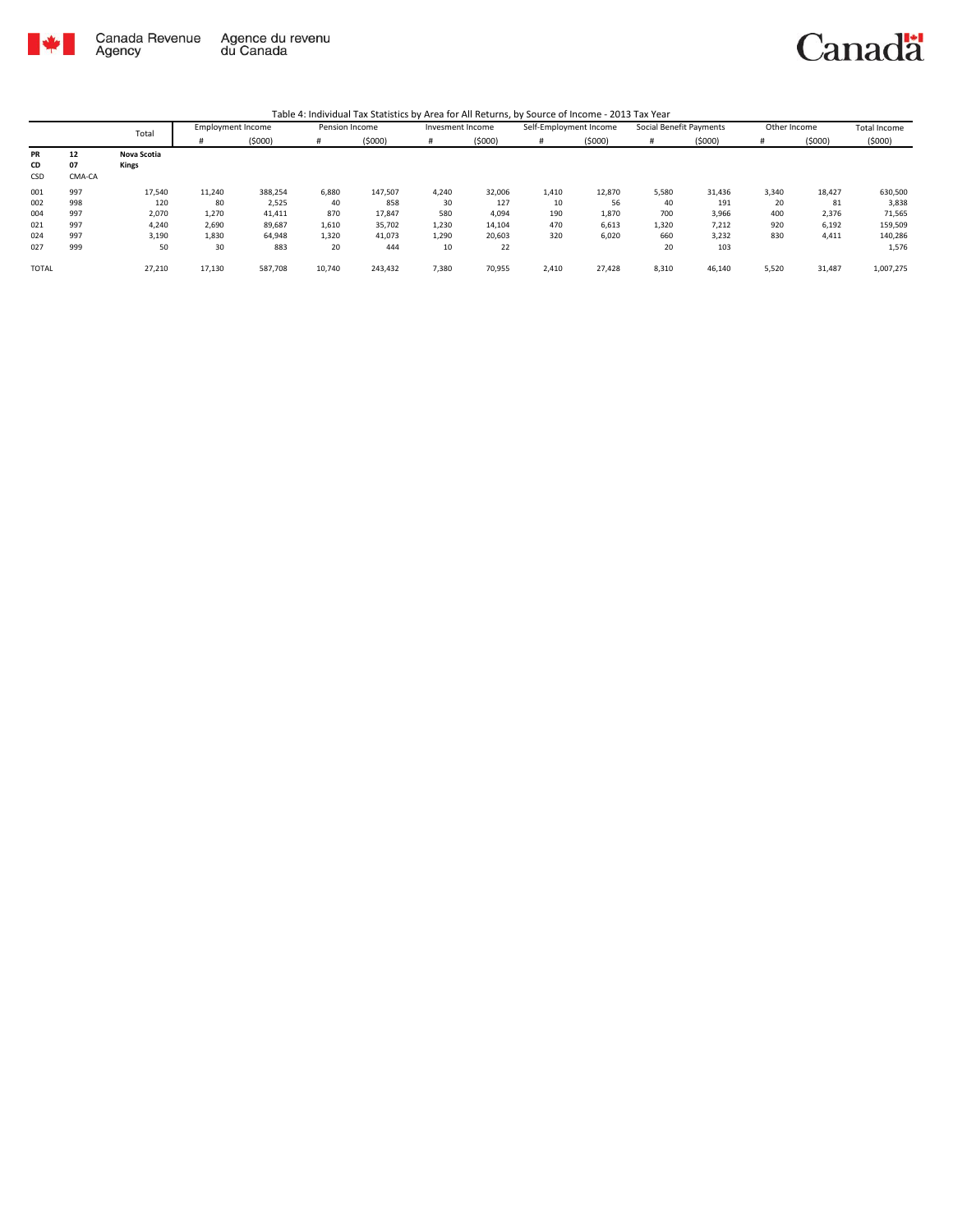

|              |        | Total       | <b>Employment Income</b> |         | Pension Income |         | Invesment Income |        | Self-Employment Income |        | Social Benefit Payments |        | Other Income |        | Total Income |
|--------------|--------|-------------|--------------------------|---------|----------------|---------|------------------|--------|------------------------|--------|-------------------------|--------|--------------|--------|--------------|
|              |        |             |                          | (5000)  | #              | (5000)  |                  | (5000) | #                      | (5000) |                         | (5000) | #            | (5000) | (5000)       |
| PR           | 12     | Nova Scotia |                          |         |                |         |                  |        |                        |        |                         |        |              |        |              |
| CD           | 08     | Hants       |                          |         |                |         |                  |        |                        |        |                         |        |              |        |              |
| CSD          | CMA-CA |             |                          |         |                |         |                  |        |                        |        |                         |        |              |        |              |
| 001          | 997    | 11,150      | 7,180                    | 257,612 | 4,210          | 83,494  | 2,600            | 21,283 | 1,000                  | 10,841 | 3,770                   | 21,734 | 2,130        | 16,487 | 411,450      |
| 002          | 997    | 3,300       | 2,020                    | 65,202  | 1,350          | 28,123  | 770              | 8,647  | 250                    | 2,495  | 1,190                   | 6,789  | 650          | 4,490  | 115,745      |
| 004          | 997    | 940         | 600                      | 19,341  | 390            | 8,578   | 240              | 3,128  | 60                     | 539    | 310                     | 1,717  | 190          | 1,604  | 34,906       |
| 008          | 996    | 17,670      | 12,580                   | 493,102 | 5,670          | 111,157 | 3,950            | 34,410 | 1,410                  | 13,862 | 5,290                   | 29,293 | 3,400        | 19,785 | 701,608      |
| 014          | 997    | 490         | 300                      | 798     | 50             | 321     |                  |        |                        |        | 140                     | 579    | 20           | 64     | 1,785        |
| <b>TOTAL</b> |        | 33,540      | 22,680                   | 836,054 | 11,670         | 231,672 | 7,560            | 67,468 | 2,720                  | 27,736 | 10,690                  | 60,113 | 6,390        | 42,430 | 1,265,495    |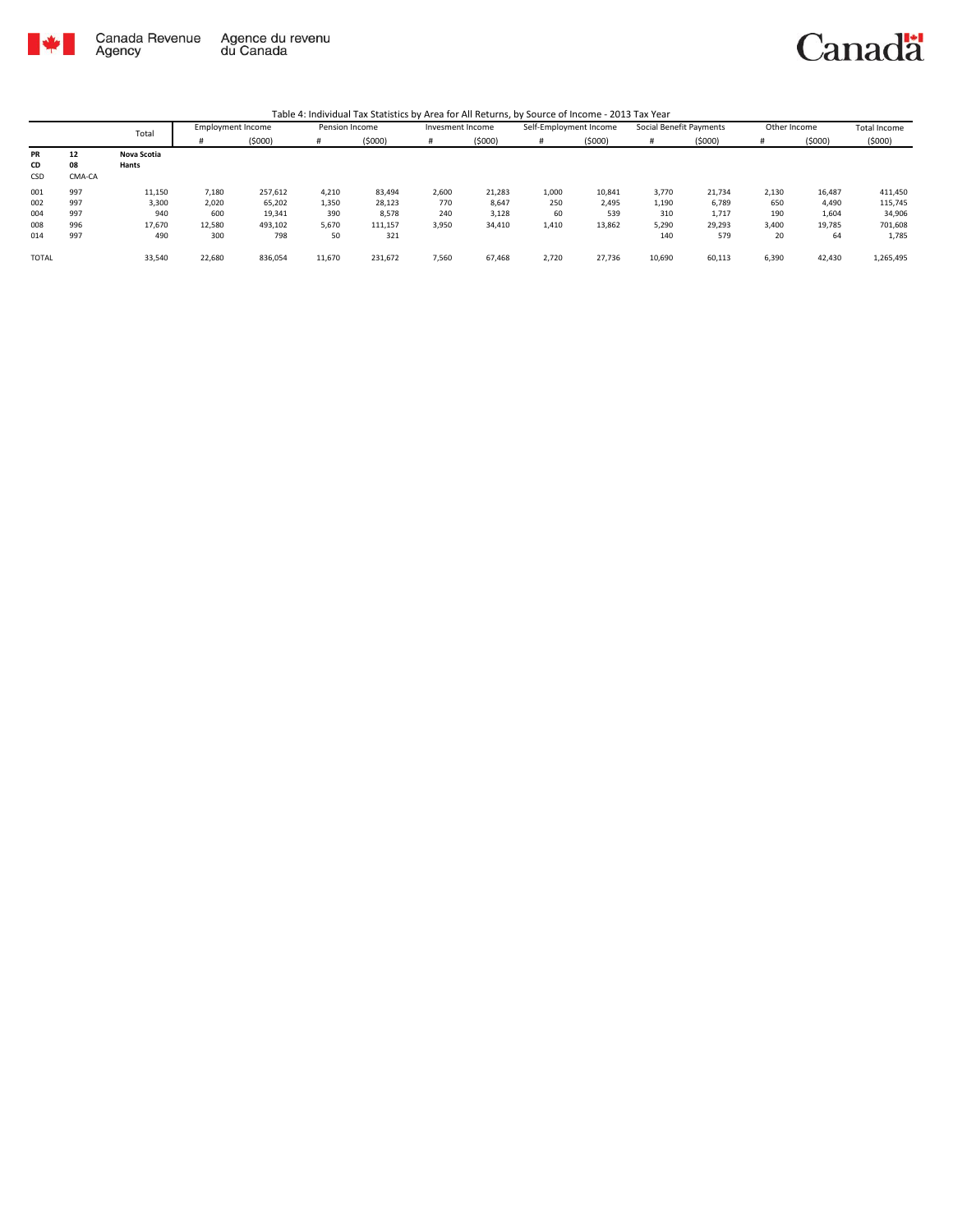

#### Canadä

|              |        |             |                          |        |                |         |                  | _____  |                        |        |                         |        |              |        |                     |
|--------------|--------|-------------|--------------------------|--------|----------------|---------|------------------|--------|------------------------|--------|-------------------------|--------|--------------|--------|---------------------|
|              |        | Total       | <b>Employment Income</b> |        | Pension Income |         | Invesment Income |        | Self-Employment Income |        | Social Benefit Payments |        | Other Income |        | <b>Total Income</b> |
|              |        |             |                          | (5000) |                | (\$000) |                  | (5000) | #                      | (5000) |                         | (5000) |              | (5000) | (5000)              |
| PR           | 12     | Nova Scotia |                          |        |                |         |                  |        |                        |        |                         |        |              |        |                     |
| CD           | 10     | Colchester  |                          |        |                |         |                  |        |                        |        |                         |        |              |        |                     |
| CSD          | CMA-CA |             |                          |        |                |         |                  |        |                        |        |                         |        |              |        |                     |
| 002          | 996    | 1,130       | 740                      | 25,814 | 420            | 8,600   | 260              | 1,524  | 90                     | 854    | 390                     | 2,018  | 200          | 1,413  | 40,224              |
| 012          | 996    | 2,890       | 1,730                    | 52,225 | 1,210          | 21,809  | 670              | 4,450  | 370                    | 2,865  | 1,140                   | 6,882  | 520          | 2,482  | 90,713              |
|              |        |             |                          |        |                |         |                  |        |                        |        |                         |        |              |        |                     |
| <b>TOTAL</b> |        | 4,020       | 2,470                    | 78,039 | 1,630          | 30,410  | 930              | 5,974  | 460                    | 3,719  | 1,530                   | 8,899  | 720          | 3,895  | 130,936             |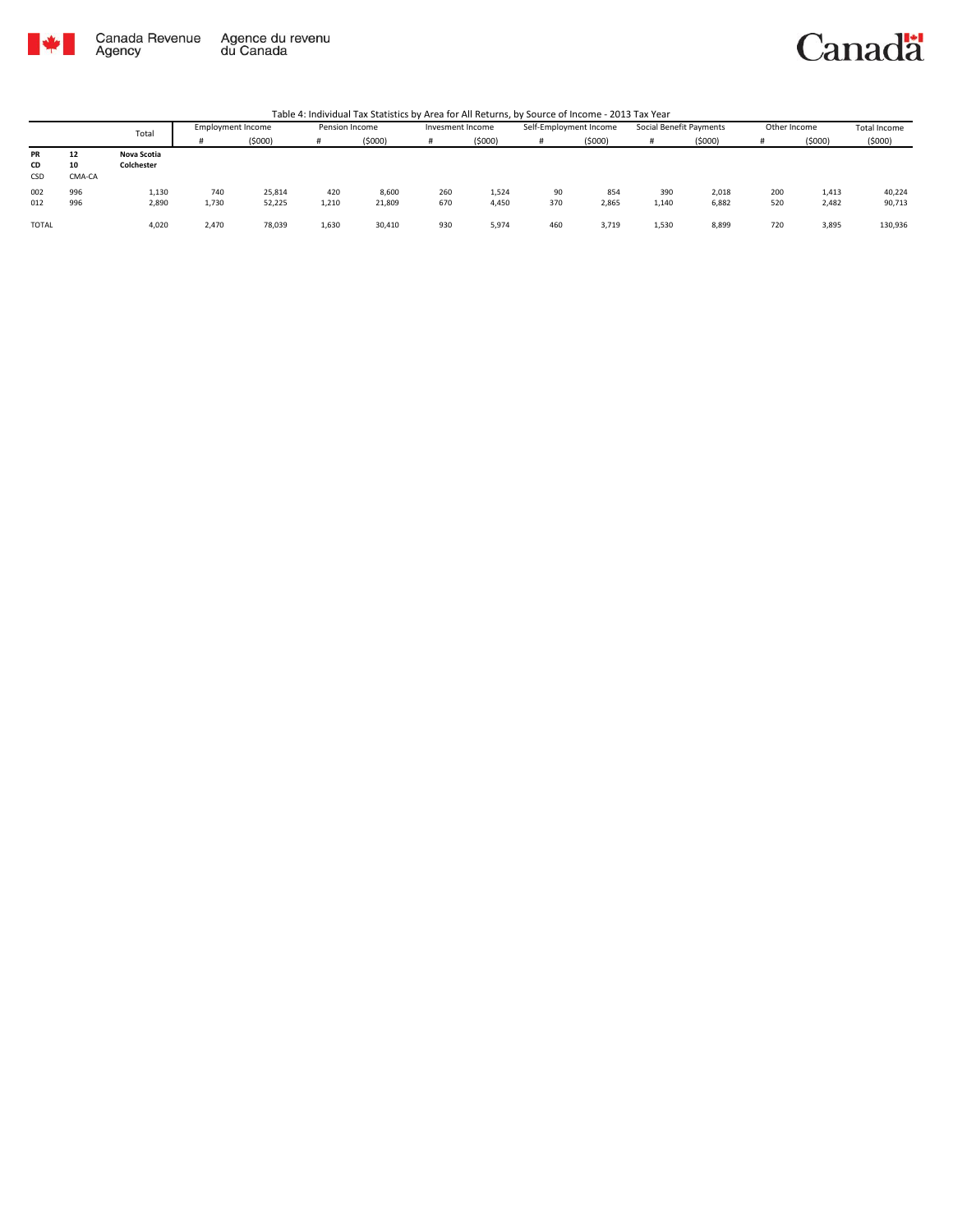

|              |        | Total       | <b>Employment Income</b> |         | Pension Income |         | Invesment Income |        | Self-Employment Income |        | Social Benefit Payments |        | Other Income |        | <b>Total Income</b> |
|--------------|--------|-------------|--------------------------|---------|----------------|---------|------------------|--------|------------------------|--------|-------------------------|--------|--------------|--------|---------------------|
|              |        |             | #                        | (5000)  | #              | (5000)  | #                | (5000) | #                      | (5000) | #                       | (5000) | #            | (5000) | (5000)              |
| PR           | 12     | Nova Scotia |                          |         |                |         |                  |        |                        |        |                         |        |              |        |                     |
| CD           | 11     | Cumberland  |                          |         |                |         |                  |        |                        |        |                         |        |              |        |                     |
| CSD          | CMA-CA |             |                          |         |                |         |                  |        |                        |        |                         |        |              |        |                     |
| 001          | 998    | 1,740       | 900                      | 23,241  | 870            | 15,729  | 360              | 1,765  | 160                    | 1,867  | 810                     | 4,763  | 230          | 1,373  | 48,738              |
| 002          | 997    | 1,160       | 620                      | 18,465  | 590            | 10,561  | 280              | 2,399  | 120                    | 874    | 490                     | 2,949  | 210          | 1,311  | 36,559              |
| 006          | 998    | 2,950       | 1,780                    | 56,791  | 1,300          | 23,325  | 630              | 2,791  | 320                    | 2,090  | 1,180                   | 6,740  | 470          | 2,619  | 94,355              |
| 008          | 998    | 2,870       | 1,660                    | 50,793  | 1,230          | 24,992  | 540              | 2,418  | 160                    | 568    | 1,170                   | 7,766  | 420          | 2,082  | 88,620              |
| 009          | 998    | 3,990       | 2,500                    | 84,645  | 1,660          | 33,102  | 1,080            | 9,293  | 400                    | 3,010  | 1,340                   | 8,103  | 800          | 4,789  | 142,942             |
| 011          | 998    | 7,910       | 4,790                    | 153,923 | 3,190          | 63,655  | 1,780            | 17.204 | 440                    | 5,246  | 3,040                   | 17,474 | 1,380        | 8,320  | 265,821             |
| 012          | 998    | 970         | 600                      | 25,400  | 400            | 7,190   | 190              | 1,857  | 90                     | 802    | 390                     | 2,159  | 140          | 1,063  | 38,471              |
| 014          | 997    | 3,610       | 2,050                    | 60,598  | 1,660          | 35,110  | 880              | 8,304  | 460                    | 3,364  | 1,400                   | 8,564  | 640          | 4,827  | 120,766             |
| <b>TOTAL</b> |        | 25,200      | 14,890                   | 473,856 | 10,890         | 213,664 | 5,730            | 46,030 | 2,140                  | 17,820 | 9,820                   | 58,518 | 4,300        | 26,385 | 836,272             |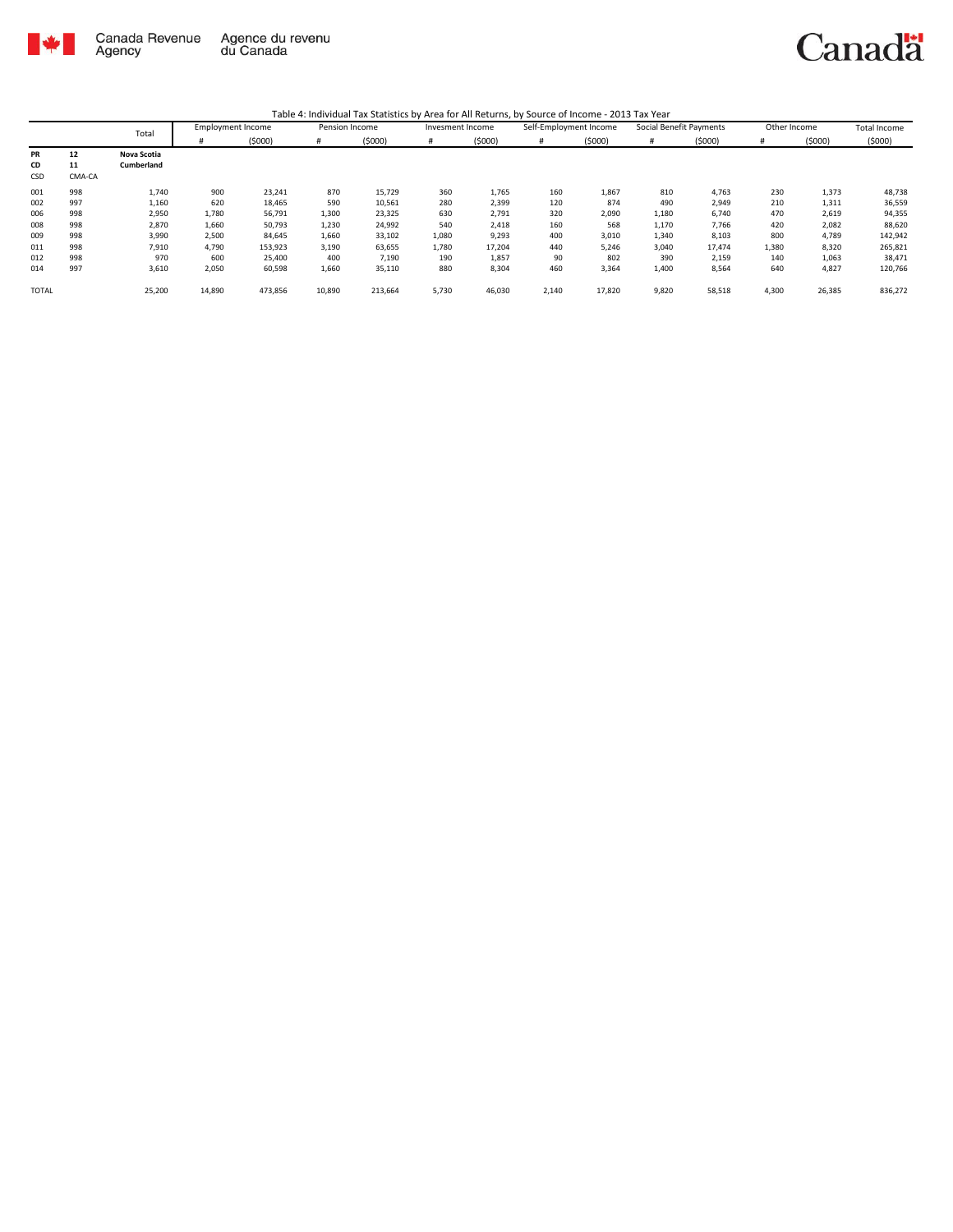

### Canadä

|              |        | Total       | <b>Employment Income</b> |         |       | Pension Income |       | Invesment Income |     | Self-Employment Income | Social Benefit Payments |        | Other Income |        | <b>Total Income</b> |
|--------------|--------|-------------|--------------------------|---------|-------|----------------|-------|------------------|-----|------------------------|-------------------------|--------|--------------|--------|---------------------|
|              |        |             |                          | (5000)  |       | (5000)         |       | (\$000)          |     | (5000)                 | #                       | (5000) |              | (5000) | (5000)              |
| PR           | 12     | Nova Scotia |                          |         |       |                |       |                  |     |                        |                         |        |              |        |                     |
| CD           | 12     | Pictou      |                          |         |       |                |       |                  |     |                        |                         |        |              |        |                     |
| CSD          | CMA-CA |             |                          |         |       |                |       |                  |     |                        |                         |        |              |        |                     |
| 001          | 997    | 5,120       | 3,180                    | 104,132 | 2,160 | 43,842         | 1.350 | 9,022            | 520 | 4,978                  | 1,990                   | 13,297 | 1,040        | 5,789  | 181,061             |
| 004          | 997    | 2,760       | 1,760                    | 60,644  | 1,190 | 25,640         | 680   | 8,451            | 200 | 2,050                  | 950                     | 5,982  | 560          | 4,553  | 107,320             |
| <b>TOTAL</b> |        | 7,870       | 4,940                    | 164,776 | 3,360 | 69,482         | 2,030 | 17,474           | 720 | 7,028                  | 2,930                   | 19,279 | 1,600        | 10,342 | 288,381             |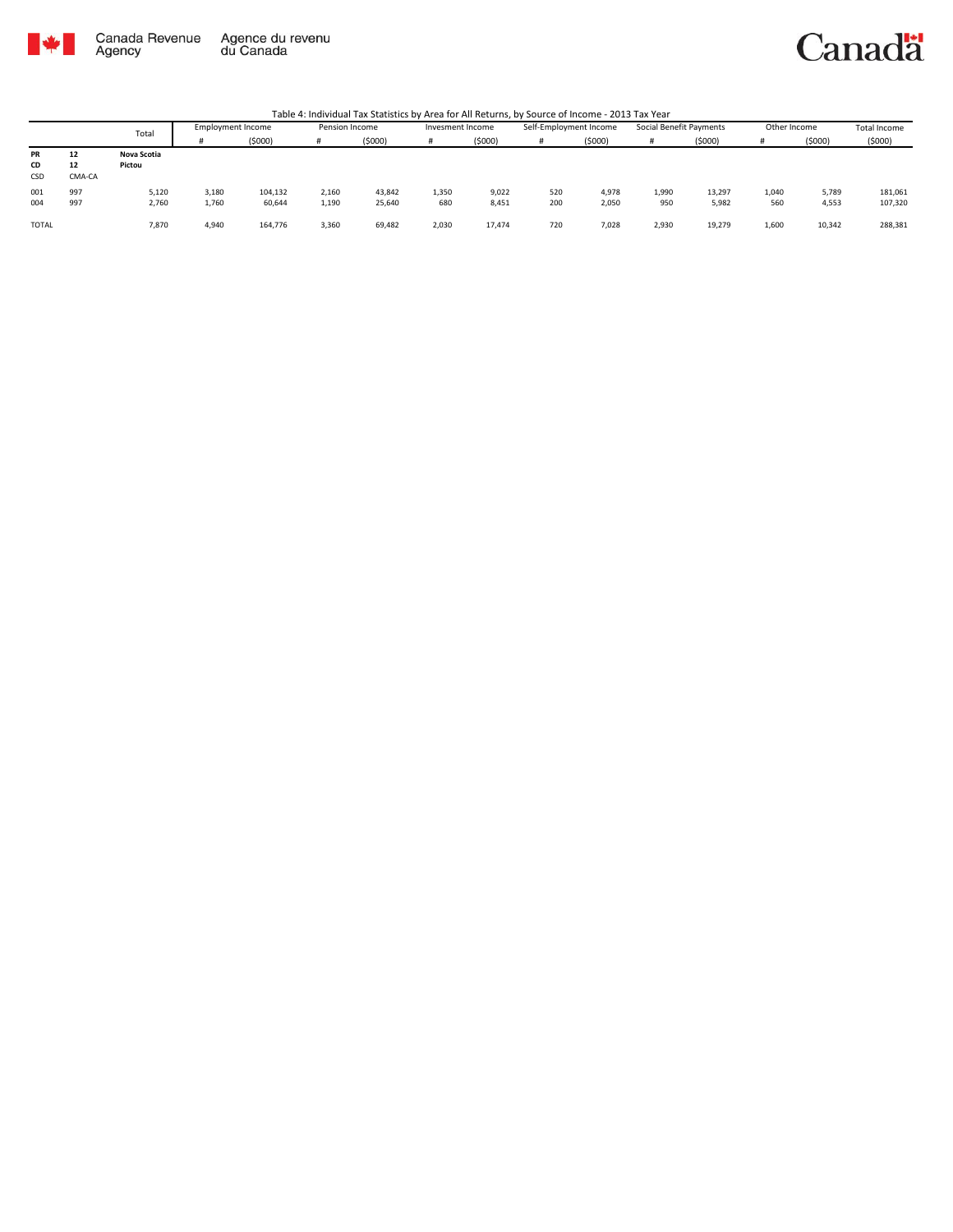

|              |        |             |                          |         |                |        |                  |        | --<br>------           |        |                         |        |              |        |              |
|--------------|--------|-------------|--------------------------|---------|----------------|--------|------------------|--------|------------------------|--------|-------------------------|--------|--------------|--------|--------------|
|              | Total  |             | <b>Employment Income</b> |         | Pension Income |        | Invesment Income |        | Self-Employment Income |        | Social Benefit Payments |        | Other Income |        | Total Income |
|              |        |             |                          | (5000)  | #              | (5000) |                  | (5000) | #                      | (5000) |                         | (5000) |              | (5000) | (5000)       |
| PR           | 12     | Nova Scotia |                          |         |                |        |                  |        |                        |        |                         |        |              |        |              |
| CD           | 13     | Guysborough |                          |         |                |        |                  |        |                        |        |                         |        |              |        |              |
| CSD          | CMA-CA |             |                          |         |                |        |                  |        |                        |        |                         |        |              |        |              |
| 001          | 997    | 1,850       | 1,050                    | 30,145  | 860            | 16,074 | 450              | 2,851  | 220                    | 2,921  | 910                     | 7,058  | 310          | 1,607  | 60,656       |
| 004          | 998    | 3,480       | 1,890                    | 58,995  | 1,680          | 27,272 | 780              | 4,116  | 350                    | 6,606  | 1,890                   | 14,693 | 540          | 3,883  | 115,565      |
| 006          | 997    | 640         | 320                      | 8,389   | 290            | 4,403  | 130              | 1,515  | 80                     | 1,909  | 390                     | 3,368  | 110          | 921    | 20,506       |
| 008          | 998    | 650         | 390                      | 13,828  | 290            | 4,851  | 120              | 1,726  | 40                     | 384    | 300                     | 1,839  | 120          | 551    | 23,179       |
| <b>TOTAL</b> |        | 6,620       | 3,650                    | 111,356 | 3,130          | 52,600 | 1,480            | 10,208 | 700                    | 11,820 | 3,490                   | 26,958 | 1,070        | 6,962  | 219,905      |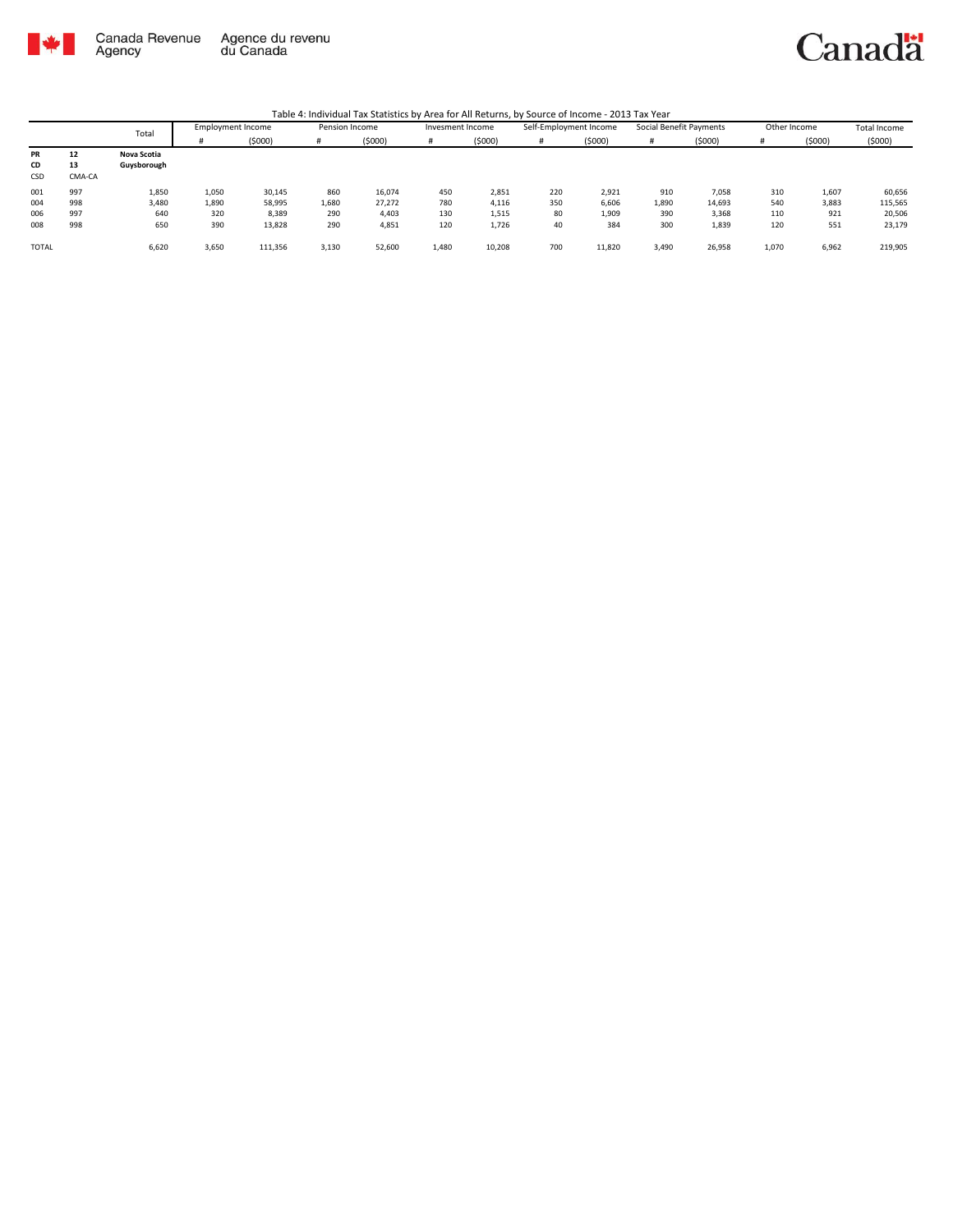

Canadä

|              |        | Total       | Employment Income |         | Pension Income |         |       | Self-Employment Income<br>Invesment Income |       | Social Benefit Payments |       | Other Income |       | <b>Total Income</b> |         |
|--------------|--------|-------------|-------------------|---------|----------------|---------|-------|--------------------------------------------|-------|-------------------------|-------|--------------|-------|---------------------|---------|
|              |        |             |                   | (5000)  | #              | (\$000) |       | (5000)                                     | #     | (5000)                  |       | (5000)       |       | (5000)              | (5000)  |
| <b>PR</b>    | 12     | Nova Scotia |                   |         |                |         |       |                                            |       |                         |       |              |       |                     |         |
| CD           | 14     | Antigonish  |                   |         |                |         |       |                                            |       |                         |       |              |       |                     |         |
| <b>CSD</b>   | CMA-CA |             |                   |         |                |         |       |                                            |       |                         |       |              |       |                     |         |
| 001          | 998    | 6,090       | 4,250             | 168,704 | 2,170          | 46,914  | 1,890 | 19,296                                     | 630   | 8,219                   | 2,050 | 14,221       | 1,200 | 6,775               | 264,129 |
| 002          | 998    | 4,050       | 2,610             | 96,756  | 1,630          | 38,088  | 1,340 | 18,984                                     | 290   | 4,498                   | 1,240 | 7,531        | 820   | 5,091               | 170,948 |
| 006          | 998    | 5,080       | 3,550             | 126,323 | 1,740          | 31,420  | 1,160 | 7,491                                      | 390   | 4,554                   | 2,060 | 14,398       | 930   | 4,768               | 188,953 |
| 010          | 998    | 260         | 180               | 5,008   | 80             | 1,182   | 50    | 268                                        | 20    | 104                     | 100   | 628          | 50    | 116                 | 7,306   |
| <b>TOTAL</b> |        | 15,490      | 10,590            | 396.792 | 5,610          | 117.604 | 4.440 | 46,038                                     | 1,330 | 17.375                  | 5,450 | 36.778       | 3.000 | 16.749              | 631,336 |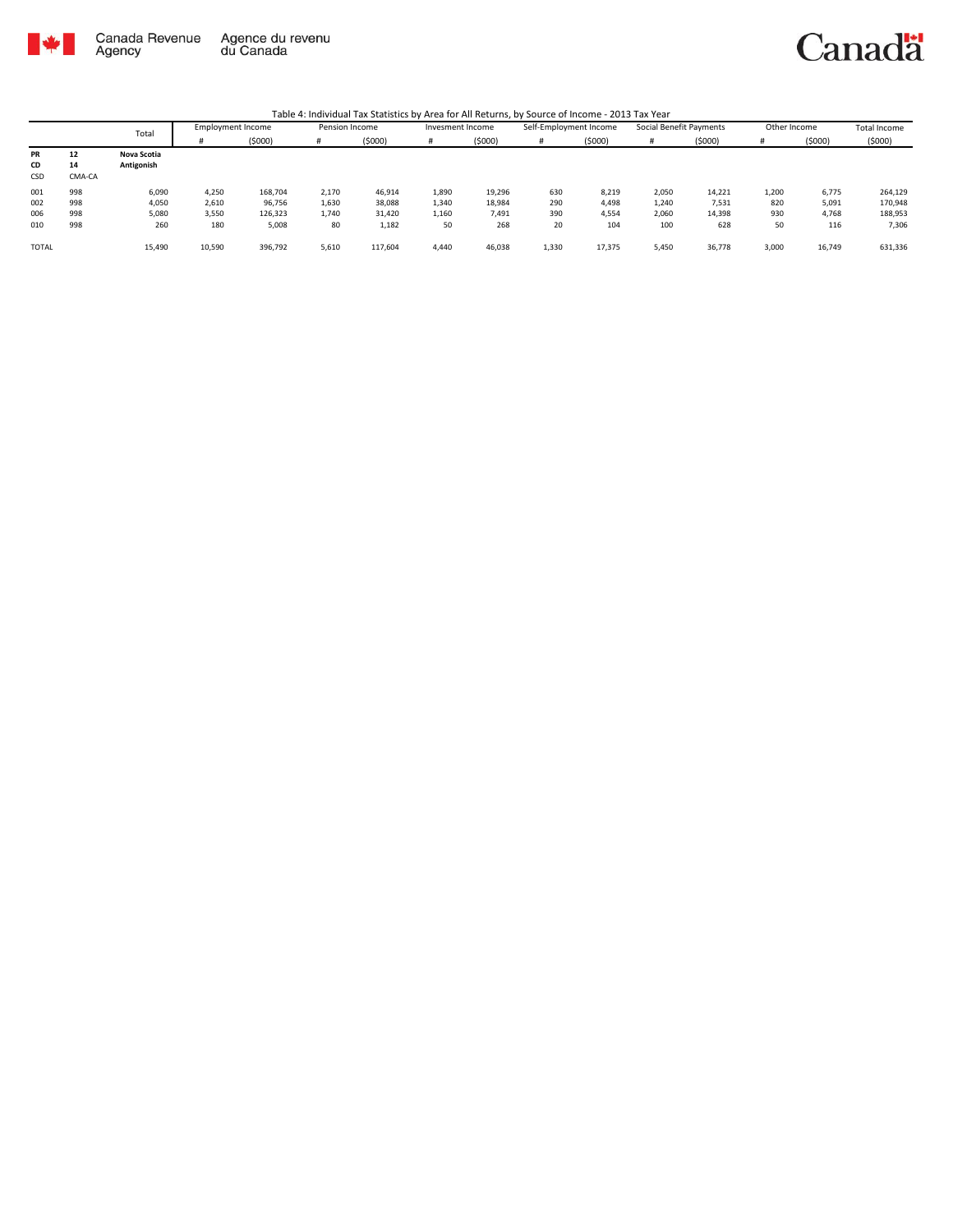

|       |        | Total            | <b>Employment Income</b> |         | Pension Income |         | Invesment Income |        | Self-Employment Income |        | Social Benefit Payments |        | Other Income |        | Total Income |
|-------|--------|------------------|--------------------------|---------|----------------|---------|------------------|--------|------------------------|--------|-------------------------|--------|--------------|--------|--------------|
|       |        |                  |                          | (5000)  | #              | (5000)  |                  | (5000) | #                      | (5000) |                         | (5000) |              | (5000) | (5000)       |
| PR    | 12     | Nova Scotia      |                          |         |                |         |                  |        |                        |        |                         |        |              |        |              |
| CD    | 15     | <b>Inverness</b> |                          |         |                |         |                  |        |                        |        |                         |        |              |        |              |
| CSD   | CMA-CA |                  |                          |         |                |         |                  |        |                        |        |                         |        |              |        |              |
| 001   | 997    | 2,780            | 1.800                    | 64.779  | 1,210          | 25,965  | 700              | 4,081  | 180                    | 2.247  | 1,130                   | 8,730  | 540          | 3,339  | 109,142      |
| 002   | 998    | 2,570            | 1,690                    | 61,141  | 950            | 21,875  | 570              | 7,469  | 120                    | 1,899  | 890                     | 6,262  | 510          | 3,549  | 102,195      |
| 006   | 997    | 3,920            | 2,530                    | 82,007  | 1,630          | 31,984  | 890              | 6,258  | 350                    | 4.760  | 1,740                   | 13,328 | 790          | 3,730  | 142,068      |
| 008   | 999    | 580              | 410                      | 8,372   | 180            | 3,478   | 100              | 421    | 30                     | 292    | 200                     | 1,110  | 80           | 459    | 14,133       |
| 011   | 998    | 4,500            | 2,830                    | 79,592  | 2,030          | 36,574  | 1,170            | 7,853  | 440                    | 5,891  | 2,430                   | 20,464 | 730          | 3,608  | 153,982      |
| TOTAL |        | 14,340           | 9,250                    | 295,892 | 5,990          | 119,875 | 3,440            | 26,083 | 1,100                  | 15,090 | 6,380                   | 49,895 | 2,650        | 14,686 | 521,521      |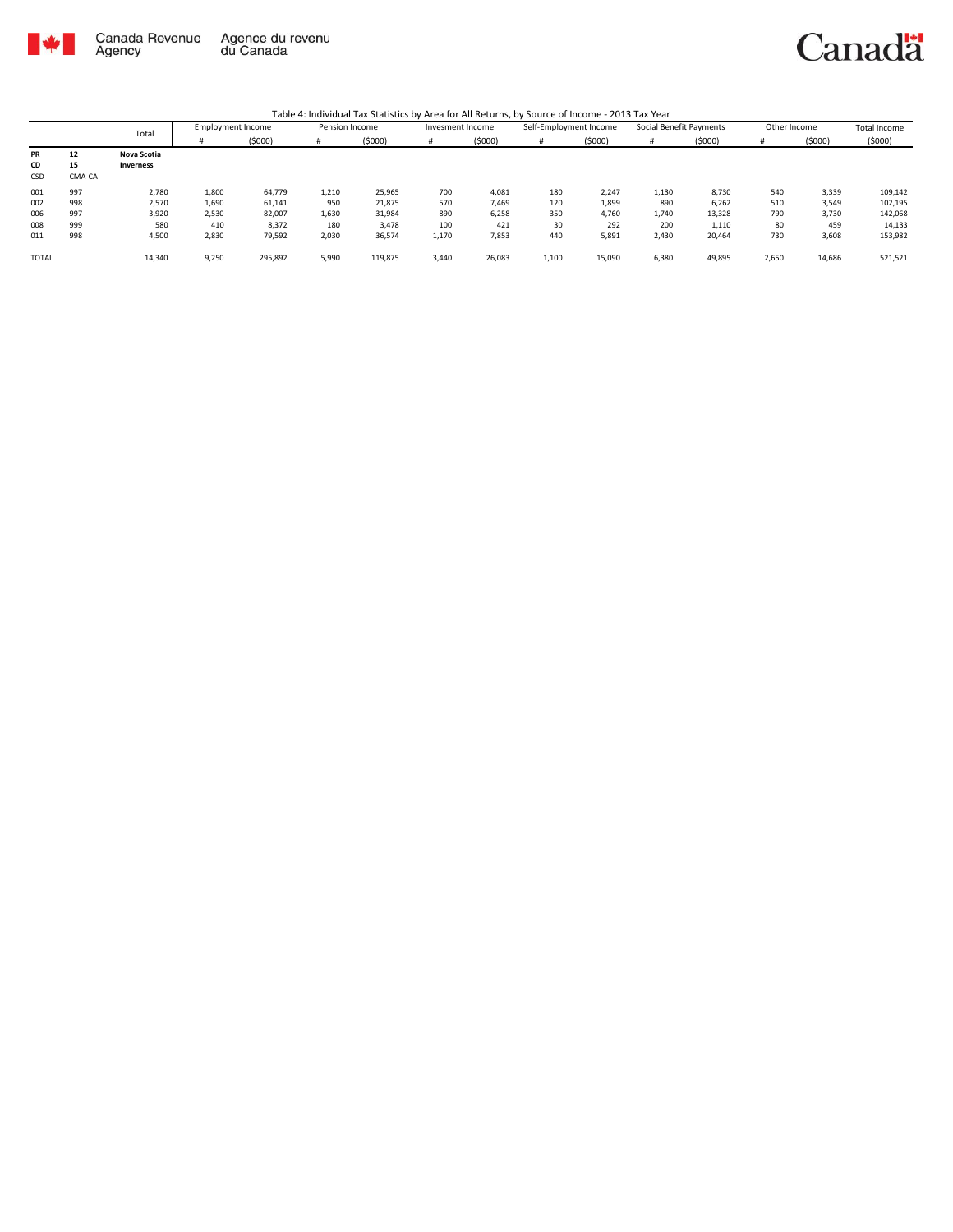



|              |        | Total       |       |         | <b>Employment Income</b> | Pension Income |       | Invesment Income |     | Self-Employment Income |       | Social Benefit Payments |       | Other Income |         | Total Income |
|--------------|--------|-------------|-------|---------|--------------------------|----------------|-------|------------------|-----|------------------------|-------|-------------------------|-------|--------------|---------|--------------|
|              |        |             |       | (\$000) |                          | (5000)         |       | (5000)           | #   | (5000)                 |       | (5000)                  |       | (5000)       | (5000)  |              |
| PR           | 12     | Nova Scotia |       |         |                          |                |       |                  |     |                        |       |                         |       |              |         |              |
| CD           | 16     | Richmond    |       |         |                          |                |       |                  |     |                        |       |                         |       |              |         |              |
| CSD          | CMA-CA |             |       |         |                          |                |       |                  |     |                        |       |                         |       |              |         |              |
| 001          | 997    | 2,790       | 1,710 | 55,966  | 1,200                    | 20,069         | 520   | 2,567            | 160 | 2,827                  | 1,480 | 11,339                  | 400   | 2,116        | 94,883  |              |
| 006          | 998    | 3,340       | 1,980 | 62,859  | 1,540                    | 29,770         | 680   | 5,815            | 210 | 2,641                  | 1,420 | 9,369                   | 550   | 3,208        | 113,661 |              |
| 011          | 997    | 1,310       | 740   | 21,836  | 630                      | 11,047         | 240   | 2,096            | 70  | 1,122                  | 640   | 4,925                   | 190   | 1,971        | 42,998  |              |
| 014          | 998    | 400         | 240   | 6,692   | 170                      | 3,225          | 70    | 436              | 20  | 504                    | 180   | 1,164                   | 50    | 309          | 12,329  |              |
| <b>TOTAL</b> |        | 7,850       | 4,660 | 147,352 | 3,540                    | 64,111         | 1,500 | 10,914           | 460 | 7.094                  | 3,710 | 26,797                  | 1,190 | 7,604        | 263,872 |              |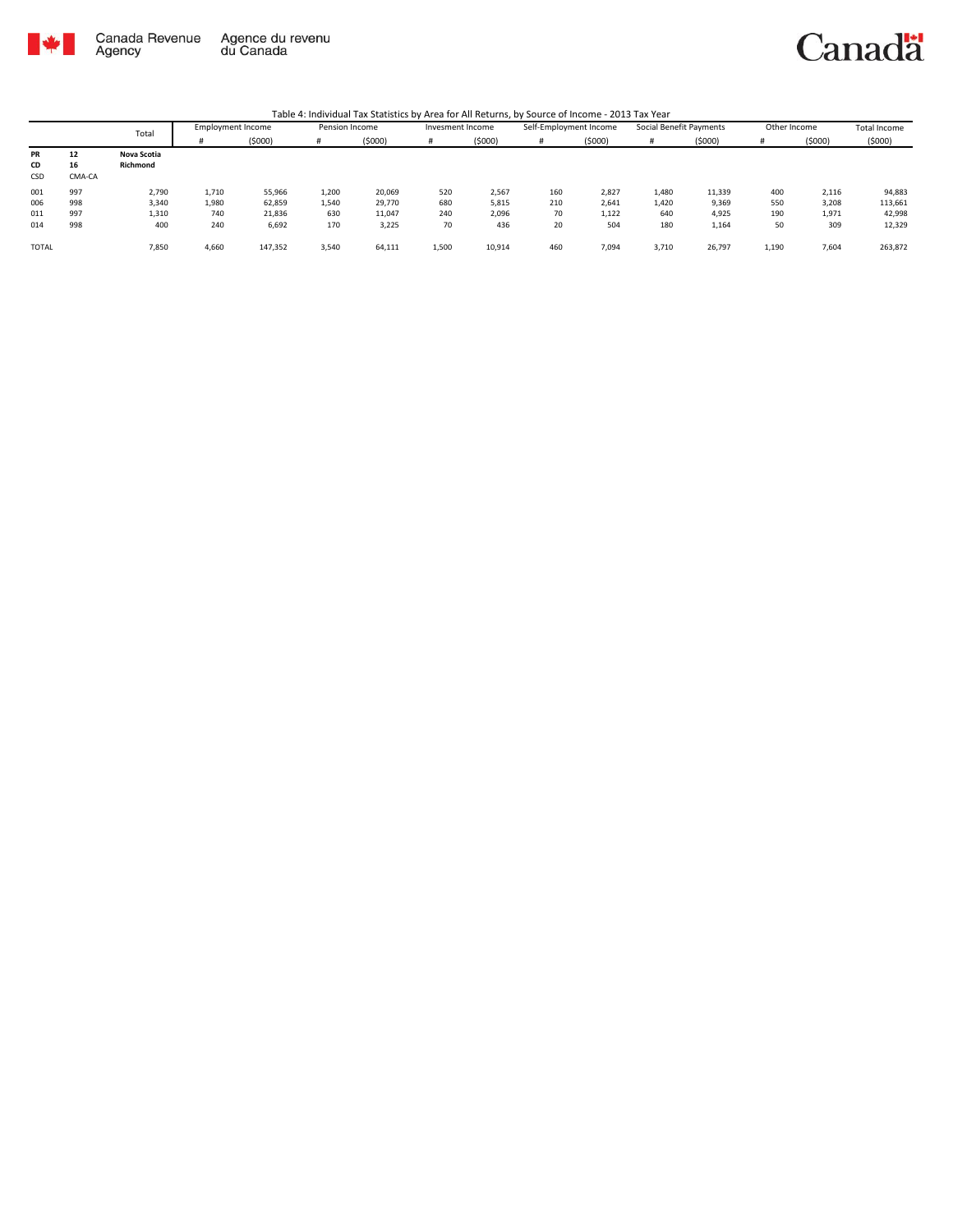

Canadä

|                 |                    | <b>Employment Income</b><br>Total |       | Pension Income |       | Social Benefit Payments<br>Self-Employment Income<br>Other Income<br>Invesment Income |       |        |     |        | <b>Total Income</b> |        |       |        |         |
|-----------------|--------------------|-----------------------------------|-------|----------------|-------|---------------------------------------------------------------------------------------|-------|--------|-----|--------|---------------------|--------|-------|--------|---------|
|                 |                    |                                   |       | (5000)         |       | (5000)                                                                                |       | (5000) | #   | (5000) |                     | (5000) |       | (5000) | (5000)  |
| PR<br>CD<br>CSD | 12<br>18<br>CMA-CA | Nova Scotia<br>Victoria           |       |                |       |                                                                                       |       |        |     |        |                     |        |       |        |         |
| 001             | 997                | 3,270                             | 2,030 | 62,799         | 1,460 | 33,449                                                                                | 870   | 7,632  | 290 | 2,948  | 1,360               | 9,777  | 670   | 3,434  | 120,038 |
| 003             | 998                | 340                               | 200   | 3,171          | 90    | 2,004                                                                                 | 60    | 403    | 20  | 619    | 120                 | 816    | 50    | 165    | 7,179   |
| 006             | 998                | 2,350                             | 1,490 | 36,161         | 900   | 15,769                                                                                | 490   | 2,644  | 360 | 6,077  | 1,520               | 15,173 | 330   | 2,988  | 78,812  |
| <b>TOTAL</b>    |                    | 5,960                             | 3,730 | 102,131        | 2,450 | 51,222                                                                                | 1,420 | 10,678 | 670 | 9,644  | 3,000               | 25,766 | 1,050 | 6,587  | 206,029 |